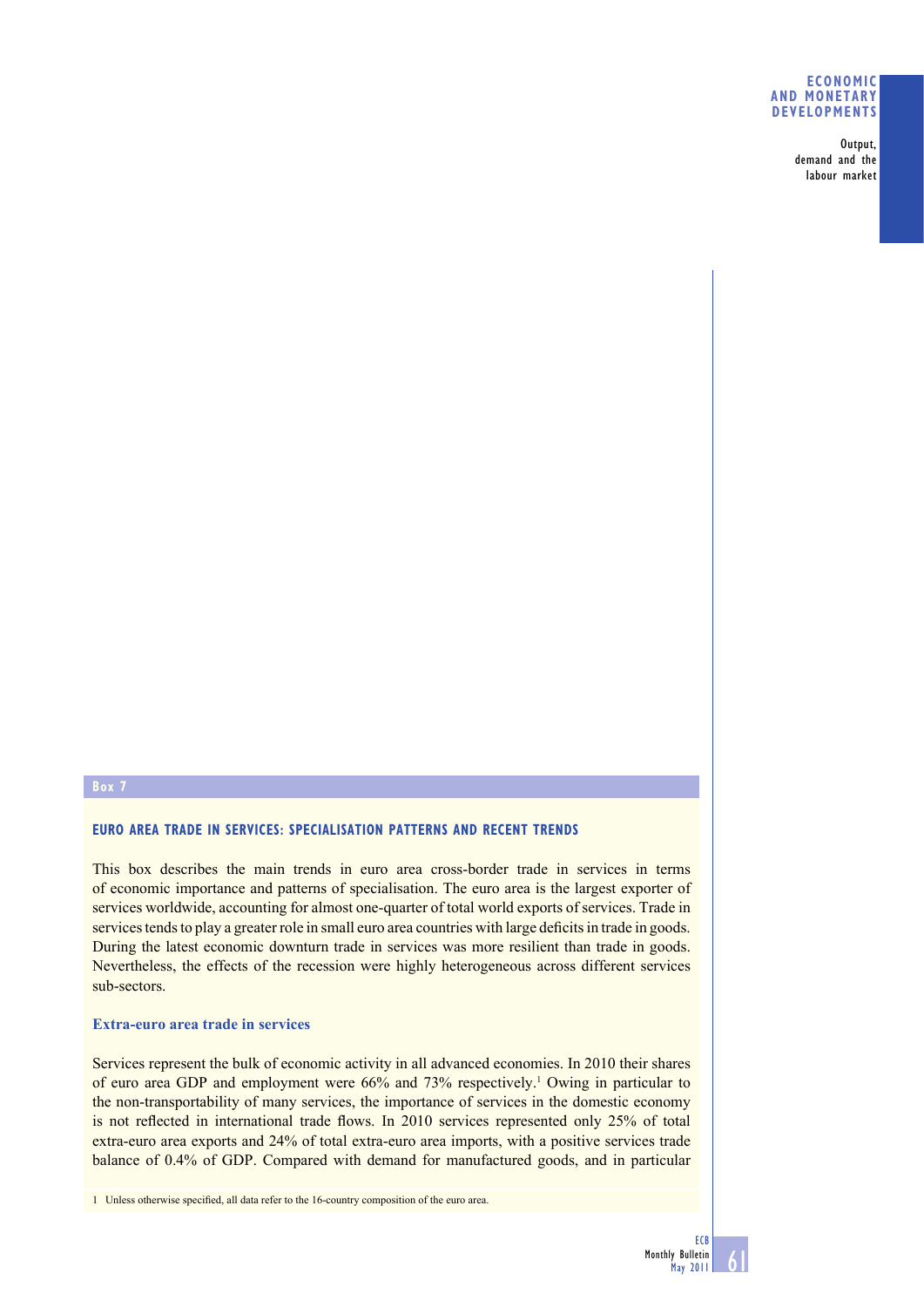for durables, the demand for a range of traded services appears to be less cyclical; services trade and production seem to be less dependent on external finance, as suggested by developments during the recent recession episode (see Chart A). In the second quarter of 2009 total trade in goods contracted by 20% compared with the level recorded in the second quarter of 2008, while total trade in services declined by 8.7% in the same period. The developments in early 2010 when the recovery in trade in goods was much stronger than that in trade in services can be seen as unwinding those that took place in 2009.

In nominal terms, the euro area is the largest exporter of services worldwide. In 2009 extra-euro area exports accounted for 23% of global trade in services. The United States was the second largest exporter (16%), followed by the United Kingdom (8.1%), Japan (4.4%), China (4.4%) and India (3.1%). Looking at the

last decade, the euro area export share increased from 20% in 2000 to 23% in 2004 and stabilised thereafter. By contrast, the United States experienced a sizeable decline in its market share. This could reflect in part valuation effects derived from the weakening of the US dollar, as well as the increasing role of emerging economies, such as China and India. Market size and cultural and linguistic ties are the main determinants of the direction of services trade flows. The euro area's main trading partners are the United Kingdom and the United States (see Table A). Both

markets have become less important in the last few years, to the advantage of other European countries and the emerging economies.

The export specialisation of the euro area is quite balanced across services and manufacturing (see Chart B).<sup>2</sup> This is in sharp contrast to the specialisation patterns of the euro area's main trading partners. For instance, both the United Kingdom and the United States appear to specialise in insurance and financial services, and India exhibits a specialisation in computer, information and





## **Table A Geographical breakdown of extra-euro area trade in services in 2010**

| (percentages)          |                |                |
|------------------------|----------------|----------------|
| <b>Trading partner</b> | <b>Exports</b> | <b>Imports</b> |
| United Kingdom         | 20.3           | 16.5           |
| <b>United States</b>   | 14.7           | 19.2           |
| Other EU countries     | 10.4           | 10.1           |
| Switzerland            | 10.1           | 8.5            |
| China                  | 3.0            | 2.4            |
| Japan                  | 24             | 1.9            |
| Other countries        | 39.1           | 33.5           |

Source: ECB.

2 Chart B is based on the Balassa index, which is a measure of revealed comparative advantage. For country *c* and sector *i,* the index value is computed as:  $\frac{x_{ci}/X_c}{X_i/X}$ , where the numerator represents the share of sector *i* in the total exports of country *c*, and the denominator represents the sector's share in world exports. A value greater than 1 indicates that a country specialises in exports in a given sector, as it implies that the share of the sector in the country's exports is higher than the share of the same sector in world exports. Conversely, an index value of less than 1 indicates that a country lacks a specialisation in the given sector.

62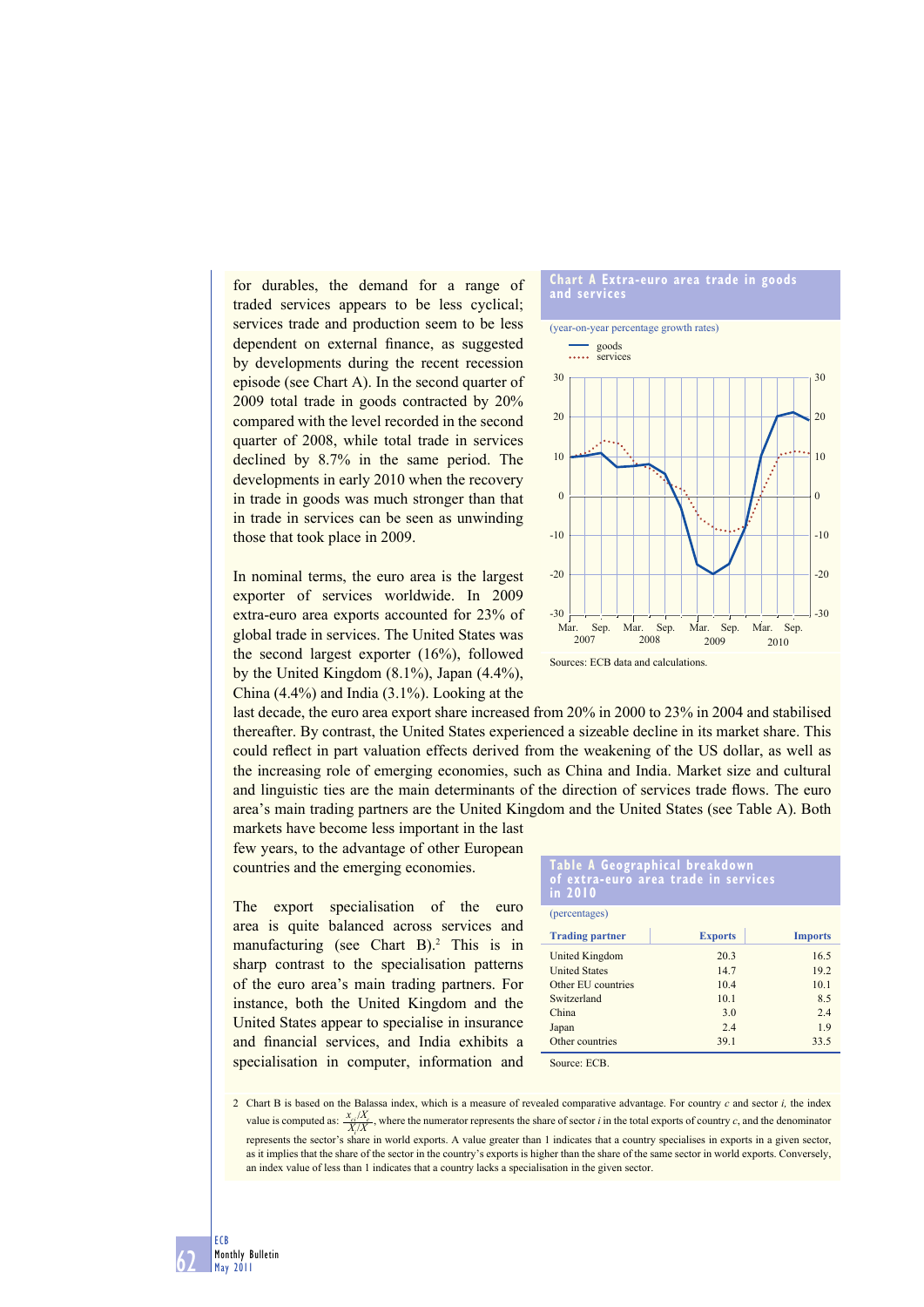## **ECONOMIC AND MONETARY DEVELOPMENTS**

Output, demand and the labour market



Sources: Eurostat, World Development Indicators database and ECB calculations.<br>Notes: Data are averages for the period 2007-09. The United Kingdom and United States Balassa index values for insurance and financial services are 6.7 and 2.6 respectively. The India Balassa index value for computer, information and other business services is 2.9.

other business services, while China has a marked specialisation in manufacturing.<sup>3</sup> A closer look at the services sector trade balance reveals that the euro area surplus is mainly driven by computer, information and other business services, financial services and transport services. By contrast, the euro area is a net importer of royalties and licence fees and of personal, cultural and recreational services. Over the period 2004-09 only imports of insurance services fell. Conversely, during the same period exports of travel, personal and cultural services contracted slightly. These declines were in part driven by the effects of the crisis; over the period 2008-09 imports and exports of travel, transport and financial services recorded the sharpest contractions.

## **Euro area countries' trade in services**

The patterns of specialisation within the services sector are quite heterogeneous across euro area countries. Some exhibit a clear specialisation in one or a few sectors: Cyprus and Luxembourg in financial services; Finland in computer and information services; Greece in transport services; and Ireland in insurance services and computer and information services. Other countries have a more balanced pattern of trade in services, with a slight dominance in one sub-sector: travel services in Austria, France, Italy, Portugal, Slovenia and Spain; communication services in Belgium and the Netherlands; construction services in Germany; and personal and cultural services in Slovakia.

3 Other business services include merchanting and trade-related services, operational leasing services and miscellaneous business, professional and technical services, for instance legal, accounting, research and development, and advertising services.